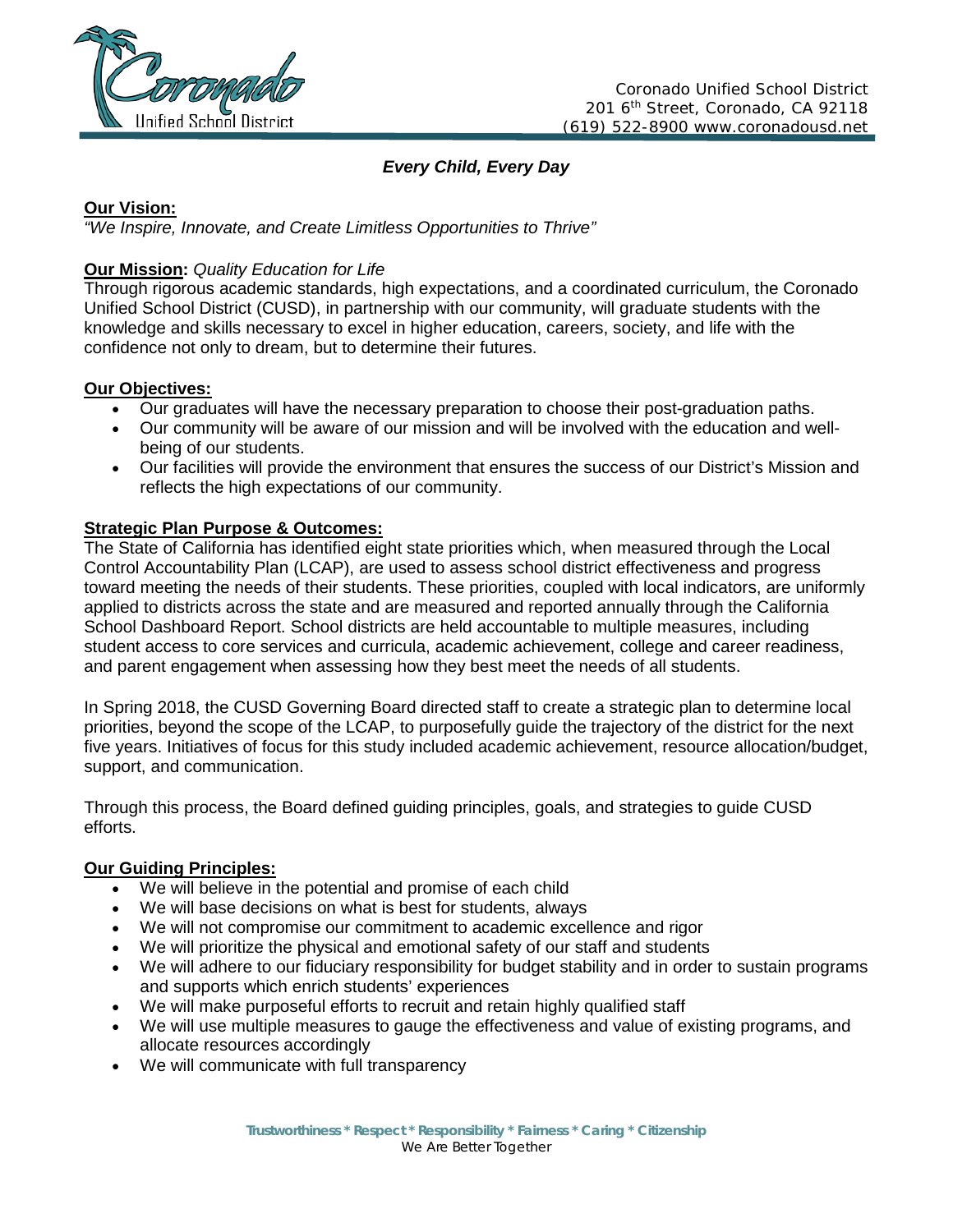#### **Our Goals & Strategies:**

## **1. Academic Achievement:**

*Using clearly defined, research-based instructional practices, curricula, interventions, and enrichment experiences, CUSD learners will perform in the top 10% of San Diego County students as measured by a variety of metrics and assessments.* 

#### *1. Present a plan to the Governing Board which assesses the value and effectiveness of current CUSD programs.*

| Who                        | What                                                                                                                                                                                                                   | When      |
|----------------------------|------------------------------------------------------------------------------------------------------------------------------------------------------------------------------------------------------------------------|-----------|
|                            | <b>Learning Department</b>   Present Plan w Corresponding Data which assesses the value<br>of:                                                                                                                         | June 2019 |
| <b>Site Administration</b> | <b>ASE Program</b><br>$\bullet$<br><b>Specials Classes</b><br>$\bullet$<br><b>Elementary PE</b><br>$\bullet$<br><b>Intervention Courses</b><br>$\bullet$<br>Advanced Placement Courses & Pass Rate<br>$\bullet$<br>CTF |           |

# *2. Identify top researched-based instructional practices, models, programs, and resources, and provide comprehensive report to the Governing Board.*

| Who                                          | What                                                                                  | When        |
|----------------------------------------------|---------------------------------------------------------------------------------------|-------------|
| <b>Learning Department</b>                   | <b>Present Report to Governing Board which Recommends</b><br>Action on the following: | Spring 2019 |
| <b>Site Administration</b>                   | <b>CHS Bell Schedule</b><br>TK-5 Instructional Minutes / Schedule                     |             |
| <b>Department Chair(s)</b>                   | <b>TK-5 ELA Curriculum</b><br>6-12 NGSS Science Curriculum                            |             |
| <b>Grade Level</b><br><b>Representatives</b> | Advisory / Homeroom<br><b>Personalized Learning</b><br>٠                              |             |

## *3. Regularly review programs for relevance, quality, and value.*

| Who                                          | What                                                                                                       | When                      |
|----------------------------------------------|------------------------------------------------------------------------------------------------------------|---------------------------|
| <b>Learning Department</b>                   | <b>Review of CUSD Academic Programs:</b><br>Appropriate Inclusion / Co-Teach                               | Ongoing<br>Updates /      |
| <b>Site Administration</b>                   | $\bullet$<br><b>Advanced Placement (AP)</b><br>$\bullet$<br><b>Career Technical Education</b><br>$\bullet$ | Reports to<br>the         |
| <b>Department Chair(s)</b>                   | COSA<br>$\bullet$<br>PAI M<br>$\bullet$                                                                    | Governing<br><b>Board</b> |
| <b>Grade Level</b><br><b>Representatives</b> | Elective 'Wheel' Courses<br>$\bullet$<br><b>World Language Courses</b><br>$\bullet$<br>ASE<br>'Specials'   |                           |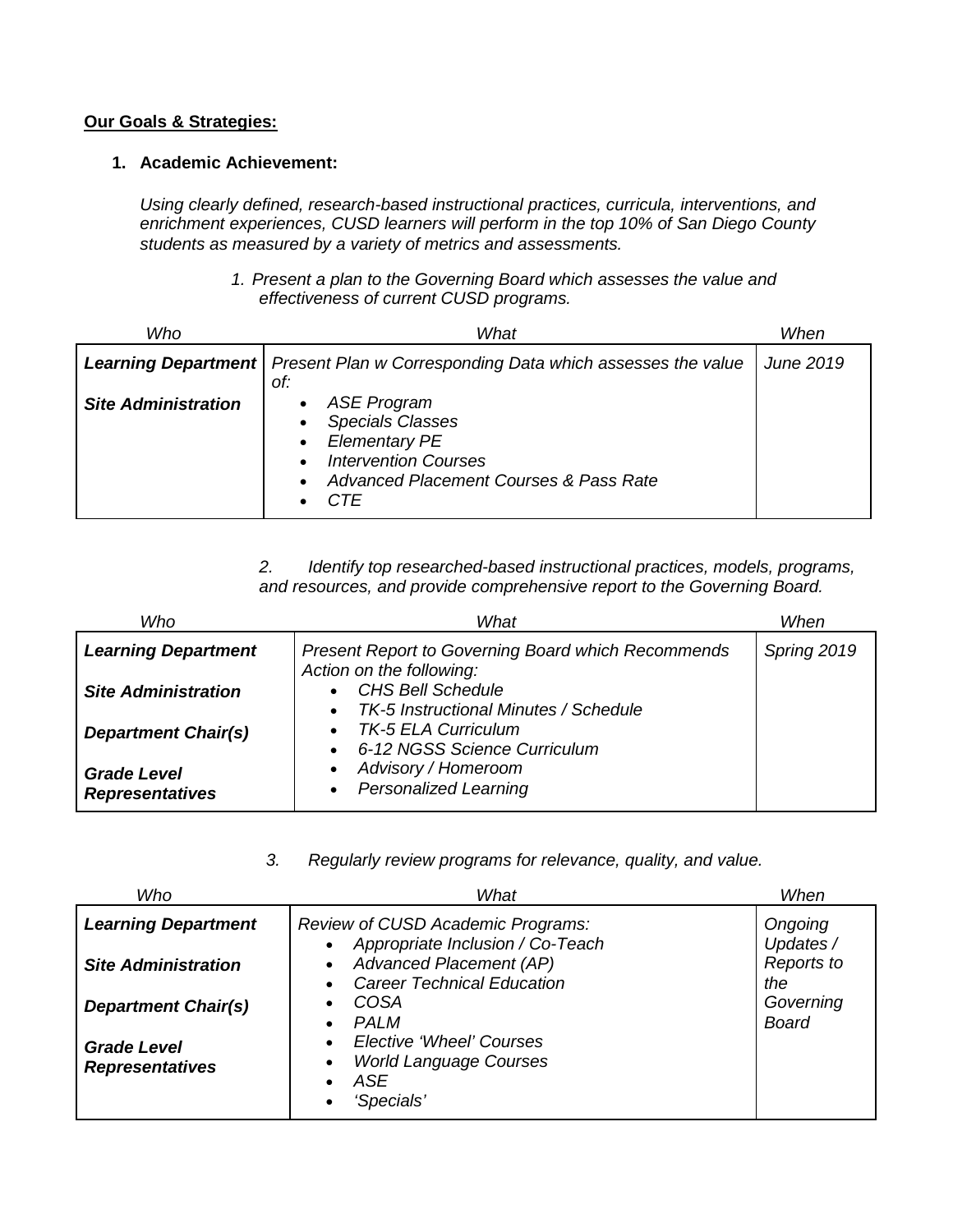*4. Integrate programs and experiences which enhance college and career readiness across CUSD.* 

| Who                        | What                                                                                                                                                                          | When                      |
|----------------------------|-------------------------------------------------------------------------------------------------------------------------------------------------------------------------------|---------------------------|
| <b>Learning Department</b> | Expand and Integrate more experiences which provide<br>college and career readiness across CUSD:                                                                              | Ongoing<br>Updates /      |
| <b>Site Administration</b> | <b>Dual-Credit</b><br>Internships / Work Experience                                                                                                                           | Reports to<br>the         |
| <b>CTE Staff</b>           | <b>Enrichment Experiences</b><br>Career Day<br>$\circ$<br>o Alternative to Four-Year University<br><b>Community College Week</b><br>$\circ$<br><b>Adult Education</b><br>Etc. | Governing<br><b>Board</b> |

# **2. Budget:**

*Present the Governing Board with a structurally-balanced budget that includes a planned spend-down of reserve funds and minimizes impacts to programs while maximizing student achievement and learning.*

*2.1 Create a budget plan which demonstrates a reserve spend-down (in anticipation of reaching 'Basic Aid' status) ensuring student access to programs, resources, and curricula aligned with CUSD Mission Statement.*

| Who                      | What                        | When         |
|--------------------------|-----------------------------|--------------|
| <b>Business Services</b> | <b>Detailed Budget Plan</b> | January 2019 |

*2.2 Produce a budget plan which deliberately prioritizes student achievement, the ability to recruit and retain highly qualified staff, and enrichment / intervention programs aligned with CUSD Mission Statement.* 

| Who                      | What<br>When                                                                                                                                                                                                                                    |                  |  |
|--------------------------|-------------------------------------------------------------------------------------------------------------------------------------------------------------------------------------------------------------------------------------------------|------------------|--|
| <b>Business Services</b> | Document which outlines data-driven decision<br>making to define guidelines and parameters for<br>budget priorities                                                                                                                             |                  |  |
| <b>Human Resources</b>   | Establish 'Exit Survey'<br><b>Establish Staff Recruitment Plan</b><br><b>Establish Staff Retention Plan</b><br><b>Perform CUSD Staffing Analysis</b><br><b>Establish CUSD 'Onboarding' Process</b><br>Create & Distribute CUSD 'Code of Ethics' | <b>June 2019</b> |  |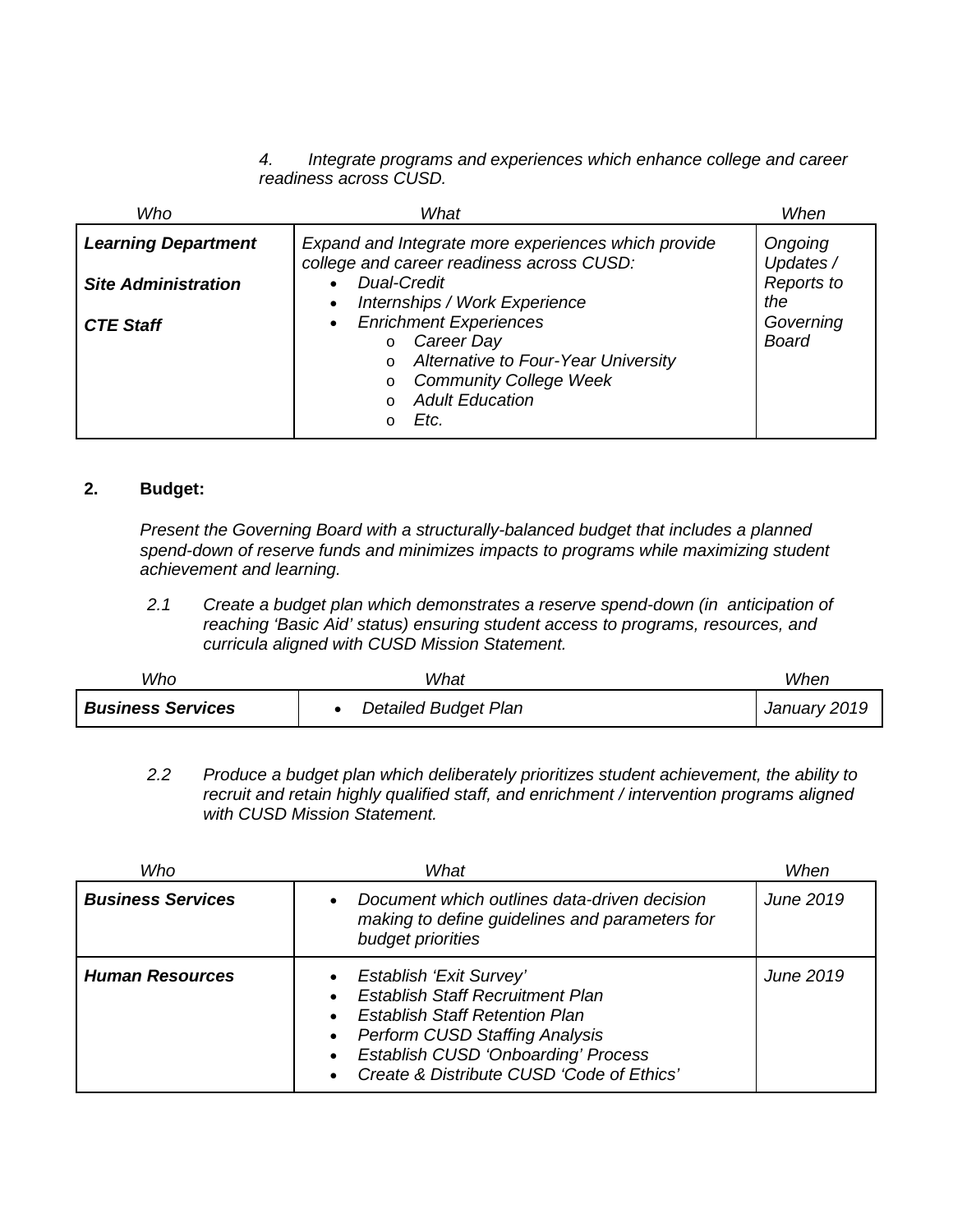*2.3 Create a user-friendly budget document which promotes transparency and accessibility to those within our shared community.* 

| Who                      | What                                                        | When |
|--------------------------|-------------------------------------------------------------|------|
| <b>Business Services</b> | 'Goldenrod' Document posted on CUSD Website   December 2018 |      |

*2.4 Strengthen systems and processes to ensure the strategic recruitment and placement of interdistrict transfer students in order to stabilize enrollment and sustain programs offered across CUSD.* 

| Who                     | What                                                                                                              | When          |
|-------------------------|-------------------------------------------------------------------------------------------------------------------|---------------|
| <b>Student Services</b> | <b>Recruitment Plan</b><br><b>Navy Partners</b><br>CoSA<br><b>Revised Parent Notification / Placement Process</b> | February 2019 |

#### **3. Support:**

*Maintain safe and supportive schools, with appropriate resources, practices, and procedures, where students and staff thrive.*

*3.1 District office staff and departments will provide timely and efficient service to CUSD school sites, measured by clearly defined metrics for accountability and resource allocation.* 

|                                    |           | Who                                                            | What                                                                                                                                                                                     | When |                   |
|------------------------------------|-----------|----------------------------------------------------------------|------------------------------------------------------------------------------------------------------------------------------------------------------------------------------------------|------|-------------------|
| <b>Assistant Supt.</b>             |           |                                                                | Draft/Baseline of Department Performance Indicators                                                                                                                                      |      | SY 2018-19        |
| <b>Business</b><br><b>Services</b> | $\bullet$ |                                                                | Decrease Requisition to Purchase Order Timeline<br>Improve Accounts Receivable Aging Schedule<br>Improve Accounts Payable Aging Schedule<br><b>Improve Delivery Time to School Sites</b> |      |                   |
| <b>M&amp;O Director</b>            |           |                                                                | Decrease Consulting Costs by 10%<br>Reduce Supplies Cost by 10%<br>Decrease Average Response Time to Work Order(s)<br>Annual 'Clean Facilities Staff Survey'                             |      | SY 2018-19        |
| <b>BBMAC</b>                       |           | <b>Monthly Revenue Goals</b><br><b>Targeted Marketing Plan</b> | <b>Increase CUSD Student Use</b>                                                                                                                                                         |      | Begin Jan<br>2019 |
| <b>CNS</b>                         |           |                                                                | Increase Participation Rate(s) Across CUSD<br><b>Reach Target Revenue Goals</b>                                                                                                          |      | SY 2018-19        |